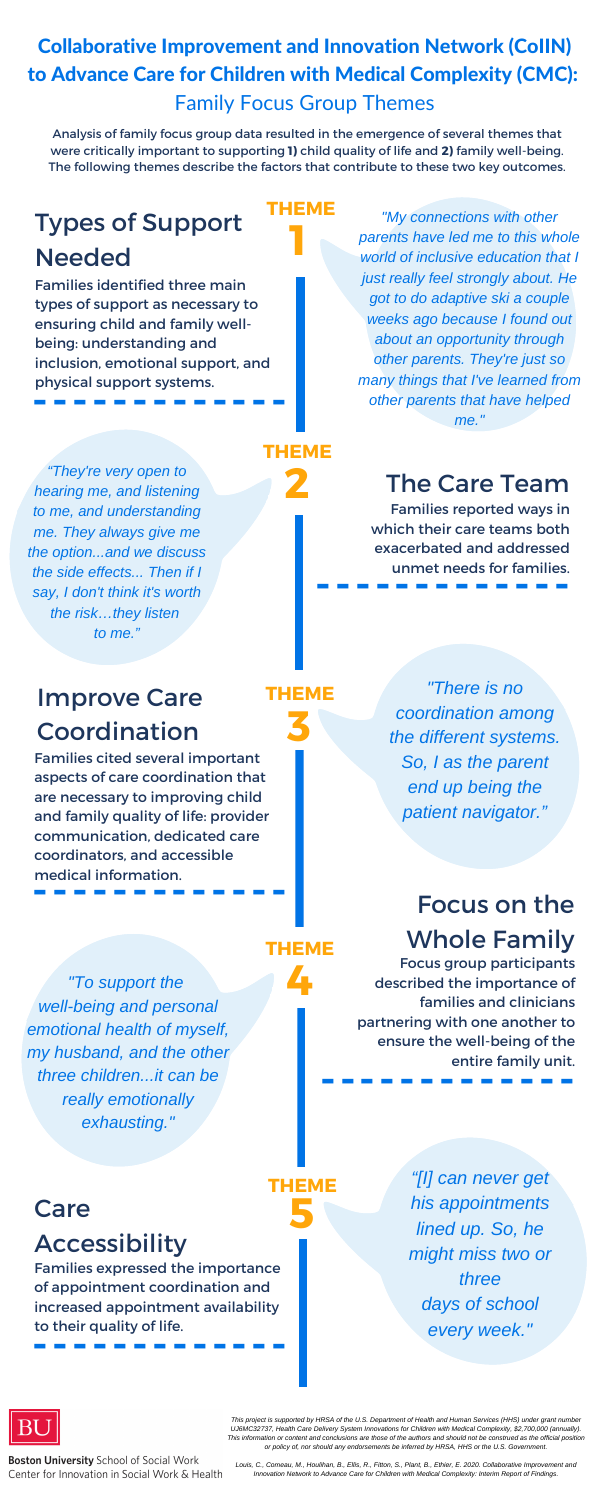Families cited a lack of emotional support and understanding from peers, family members, and the community at large, which contributed to feelings of isolation and made it challenging to meet the needs of their child.

### **EMOT IONA L AND PE ER S U PPORT**

Participants described experiences with inaccessible services, encountering ability bias in education, medical care, and community settings which contribute to unmet need for both child and the family as a whole.

### **A CCE S S IBI L I TY**

How can society help meet the needs of children with medical complexity if it doesn't understand who they are and what they need? Focus group participants were unanimous in stating that there is a fundamental and societal lack of understanding of CMC across the United States.

### **COMMUNI TY S U PPORT**

"I just, I don 't have a support system. I' ve tried to reach out to other special needs parents and a lot of them are struggling and they don 't really [have the time]. I feel like I' m alone…"



**Boston University School of Social Work** Center for Innovation in Social Work & Health

"I just wish that every place you go to had to be... accessible...one time we went to the bowling alley on a field trip. They didn't even have a ramp. Are you

kidding me? You don't have a ramp? I don't get it."

"When you go out in the community, and people stare…people don't understand, I just sit in my bubble. And I feel like I'm going through this by myself and no one understands."

### TYPES OF SUPPORT NEEDED

**Having family, institutional and community support systems is critical to minimizing unmet caregiving, accessibility, and emotional needs for children and youth with medical complexity and their families.**

*This project is supported by HRSA of the U.S. Department of Health and Human Services (HHS) under grant number UJ6MC32737, Health Care Delivery System Innovations for Children with Medical Complexity, \$2,700,000 (annually). This information or content and conclusions are those of the authors and should not be construed as the official position or policy of, nor should any endorsements be inferred by HRSA, HHS or the U.S. Government.*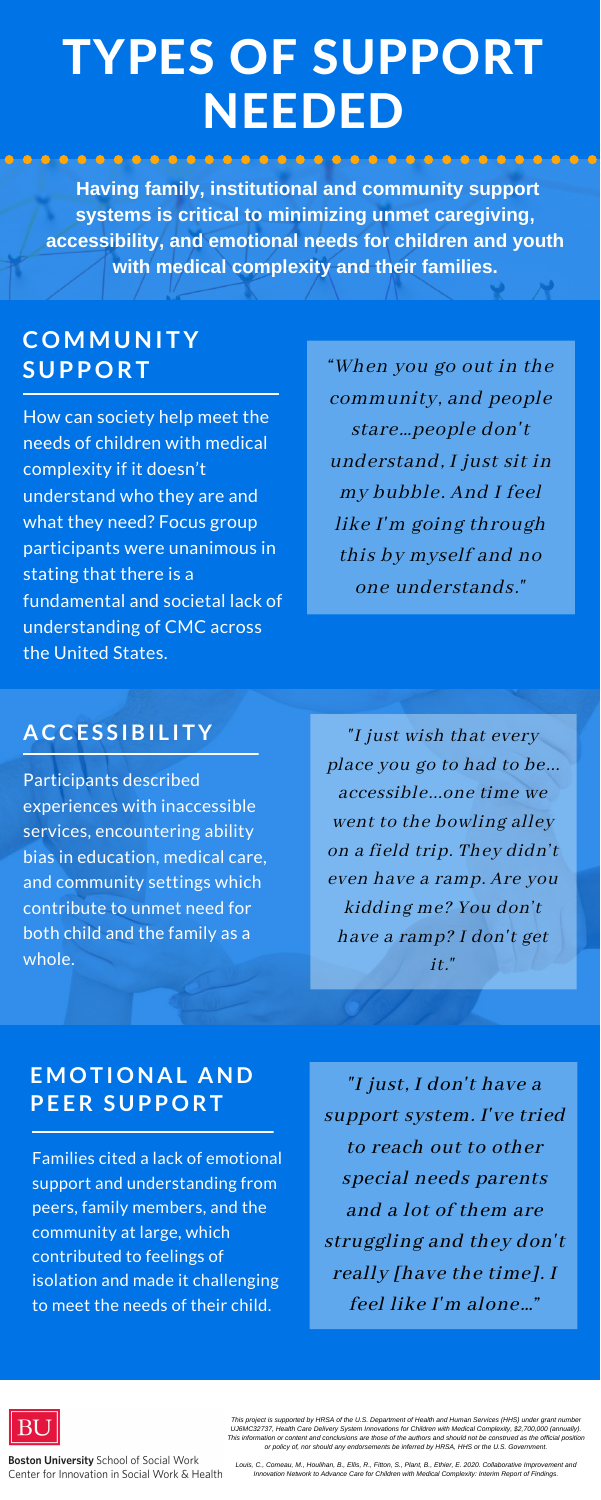# THE CARE TEAM AND UNMET NEEDS

Parents noted a lack of communication between providers:

*"My son's pediatrician will have an idea of what she wants to do and then his specialist will have a different idea…they need to communicate better."*



### **ABOVE AND BEYOND**

Providers formed close relationships with families of children with medical complexities:

"*They'll send a message through just checking in…somebody's actually caring here. I'm not just the next number on their appointment book."*



#### Transitioning to adult care at age 18:

#### TRANSITIONING TO **ADULT CARE**

*"If a physician could say 'Hey, you know, this is gonna happen, this is what you can do,' that would be helpful, instead of having to try and dig and find that information."*



**Boston University School of Social Work** Center for Innovation in Social Work & Health

Empowering the voice of children with medical complexities and family members:

*"Then if I say, I don't think it's worth the risk to ruin her day over maybe getting two extra days without a seizure…then they listen to me."*



Focus group participants spoke about how their child's care team was addressing unmet needs.

### COMMUNICATION

#### PARENTS ARE PART OF THE CARE TEAM

*This project is supported by HRSA of the U.S. Department of Health and Human Services (HHS) under grant number UJ6MC32737, Health Care Delivery System Innovations for Children with Medical Complexity, \$2,700,000 (annually). This information or content and conclusions are those of the authors and should not be construed as the official position or policy of, nor should any endorsements be inferred by HRSA, HHS or the U.S. Government.*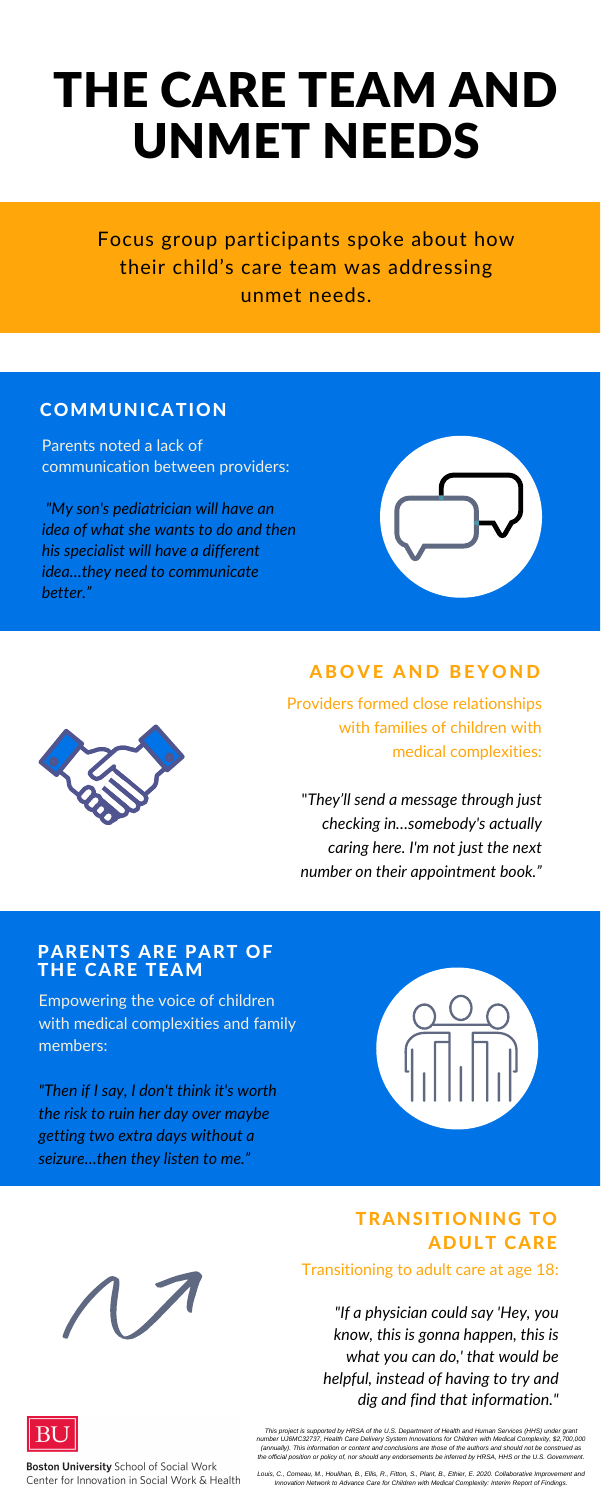### DESIGNATED CARE **COORDINATOR**

#### CMC COIIN FAMILY FOCUS GROUPS

# NEED FOR IMPROVED CARE COORDINATION



Participants mentioned how having a dedicated care coordinator proved helpful to them. Patient navigators, case workers or managers, social workers, and others were thought to be beneficial to CMC families in navigating a fragmented healthcare delivery system.

### CENTRALIZED MEDICAL INFORMATION

Focus group participants suggested having their child's medical information in a single, centralized place. This would save them time in calling multiple providers to ensure that their child's information was accessible, and make it easier for them to review all important information.

### FOCUS GROUP QUOTE

"The very first thing they could do is talk to each other because they don't. There is no coordination among the different systems. So, I as the parent end up being the patient navigator…"





### PHYSICIAN COORDINATION

Focus group participants frequently described a disconnection between providers that created additional challenges for accessing timely and coordinated care.

### FOCUS GROUP QUOTE

"A coordinator needs to be a person that advocates for the families, but also coordinates all that information from SSI, Medicaid, specialty care with the hospital, how to get diapers, what are the formula options for your child, all of these things."





### FOCUS GROUP QUOTE

"You get tidbits here, there, everywhere. For example, we had mentioned we were buying diapers for years. And she was like, 'Why aren't y'all getting on [program name]?' And we didn't know we could. There's just no consolidation of information...having that all [the resources] in one place with our medical information would be so nice."





**Boston University School of Social Work** Center for Innovation in Social Work & Health

*This project is supported by HRSA of the U.S. Department of Health and Human Services (HHS) under grant number UJ6MC32737, Health Care Delivery System Innovations for Children with Medical Complexity, \$2,700,000 (annually). This information or content and conclusions are those of the authors and should not be construed as the official position or policy of, nor should any endorsements be inferred by HRSA, HHS or the U.S. Government.*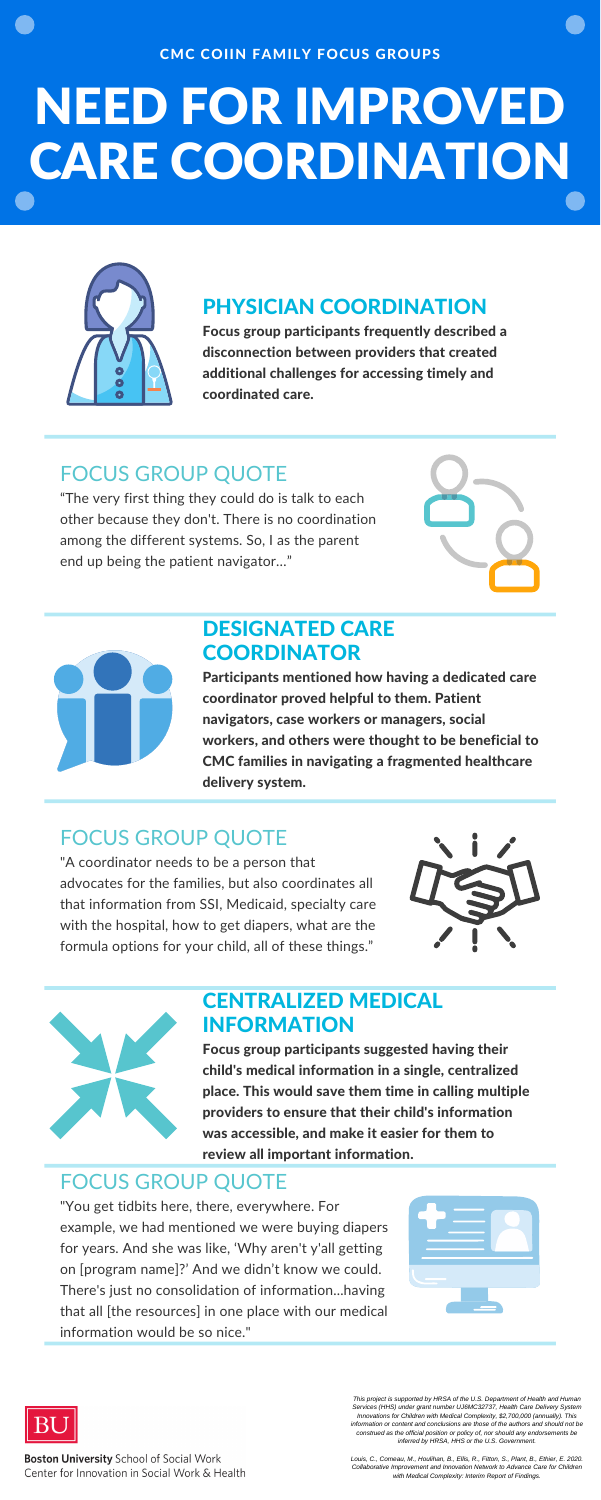### COUNSELING AND PERSONAL TIME

Families discussed two primary mechanisms, counseling and adultsonly time, that helped parents to find personal time and specifically address the needs they had.



### EMPLOYMENT CONSIDERATIONS

Families described the challenges they face in balancing their employment with keeping up with the needs of their child. Several parents discussed how they required flexibility in their jobs because of the unpredictable nature of their child's complex care needs.

### STRUCTURAL ADJUSTMENTS WITHIN THE HOME

Families asserted that caring for children with medical complexity is more than just about the complex care needs that their children face. There were fundamental personal, life, and family changes that needed to be made, as well as structural changes to their homes.



# FAMILY WELL-BEING

### **COMMON BARRIERS AND STRATEGIES FOR ACHIEVING SUCCESS**

Parents of children with medical complexity cited several common issues that arose as the result of being the primary caregiver for a child that requires full time care and support. These included physical, emotional, and financial problems, as well as concerns about making sure all members of the family felt included and loved. Strategies helpful in addressing these issues included:

> *"I just recently started seeing a counselor…not something that is easy to do with scheduling and trying to figure out coordinating care and all of that fun stuff, but that has been the best decision that I've ever made."*



*"I do network marketing now because it's the only job that I can do where I can stay at home. I can still earn an income, but I can drop everything when I need to, to rush to pick up a kid that's throwing up at school."*

> *"We really kind of have a set structure about how we're going to handle holidays and time spent with extended family... we've really set some boundaries around how much time we spend, what we do and things like that."*



*This project is supported by HRSA of the U.S. Department of Health and Human Services (HHS) under grant number UJ6MC32737, Health Care Delivery System Innovations for Children with Medical Complexity, \$2,700,000 (annually). This information or content and conclusions are those of the authors and should not be construed as the official position or policy of, nor should any endorsements be inferred by HRSA, HHS or the U.S. Government.*

**Boston University School of Social Work** Center for Innovation in Social Work & Health